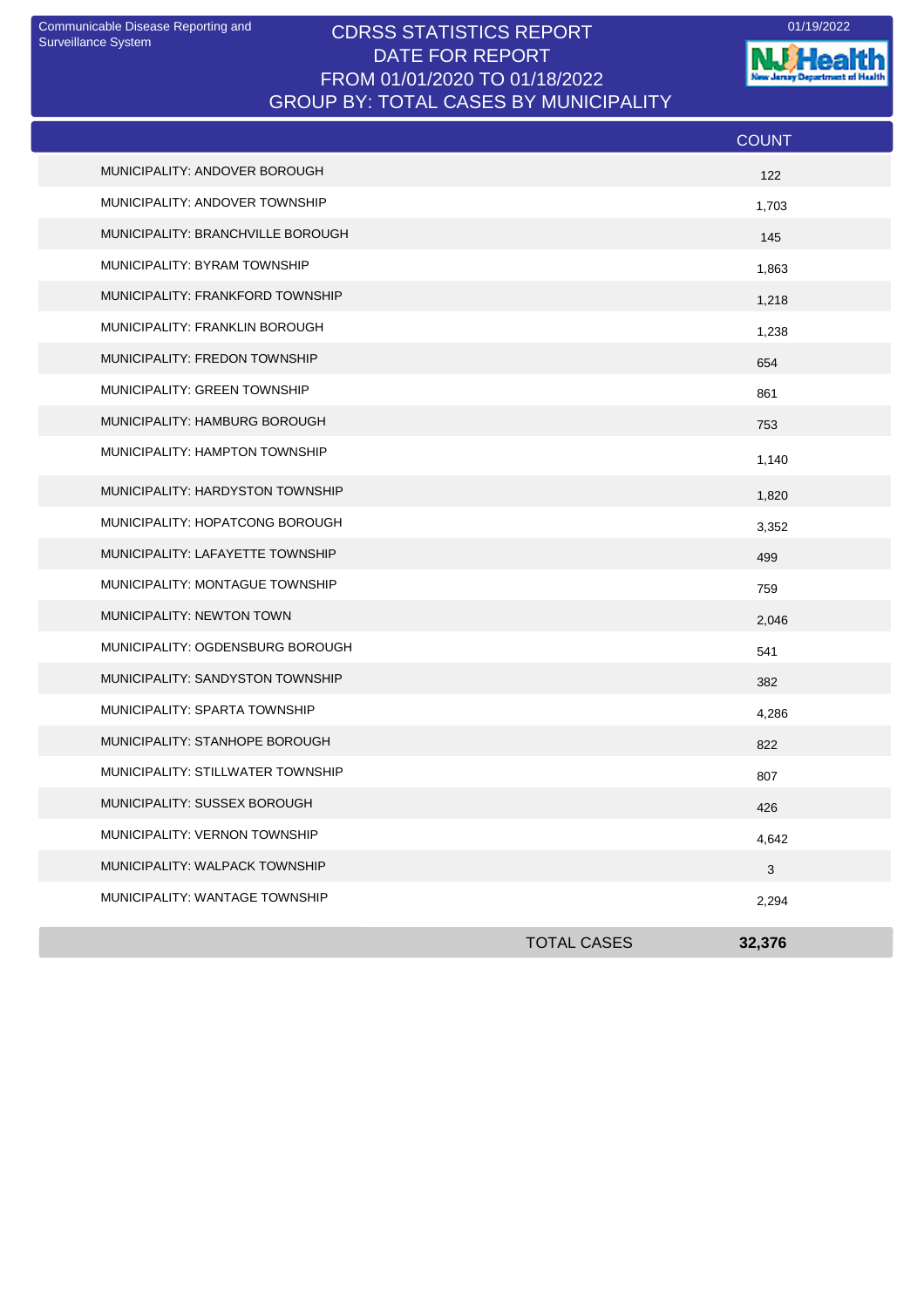## Communicable Disease Reporting and CDRSS STATISTICS REPORT <sup>01/19/2022</sup><br>Surveillance System CDRSS STATISTICS REPORT DATE FOR REPORT FROM 01/01/2020 TO 01/18/2022 GROUP BY: DEATHS BY MUNICIPATILTY



|                                       | <b>COUNT</b>               |
|---------------------------------------|----------------------------|
| MUNICIPALITY: ANDOVER TOWNSHIP        | 139                        |
| MUNICIPALITY: BYRAM TOWNSHIP          | 10                         |
| MUNICIPALITY: FRANKFORD TOWNSHIP      | 40                         |
| <b>MUNICIPALITY: FRANKLIN BOROUGH</b> | 12                         |
| MUNICIPALITY: FREDON TOWNSHIP         | 5                          |
| MUNICIPALITY: GREEN TOWNSHIP          | 9                          |
| MUNICIPALITY: HAMBURG BOROUGH         | 8                          |
| MUNICIPALITY: HAMPTON TOWNSHIP        | 5                          |
| MUNICIPALITY: HARDYSTON TOWNSHIP      | 18                         |
| MUNICIPALITY: HOPATCONG BOROUGH       | 26                         |
| MUNICIPALITY: LAFAYETTE TOWNSHIP      | $\mathbf{1}$               |
| MUNICIPALITY: MONTAGUE TOWNSHIP       | 6                          |
| <b>MUNICIPALITY: NEWTON TOWN</b>      | 36                         |
| MUNICIPALITY: OGDENSBURG BOROUGH      | 8                          |
| MUNICIPALITY: SANDYSTON TOWNSHIP      | 3                          |
| MUNICIPALITY: SPARTA TOWNSHIP         | 23                         |
| MUNICIPALITY: STANHOPE BOROUGH        | 5                          |
| MUNICIPALITY: STILLWATER TOWNSHIP     | $\overline{4}$             |
| MUNICIPALITY: SUSSEX BOROUGH          | 2                          |
| MUNICIPALITY: VERNON TOWNSHIP         | 32                         |
| MUNICIPALITY: WANTAGE TOWNSHIP        | 13                         |
|                                       | 405<br>TOTAL FOR PAT DIED: |